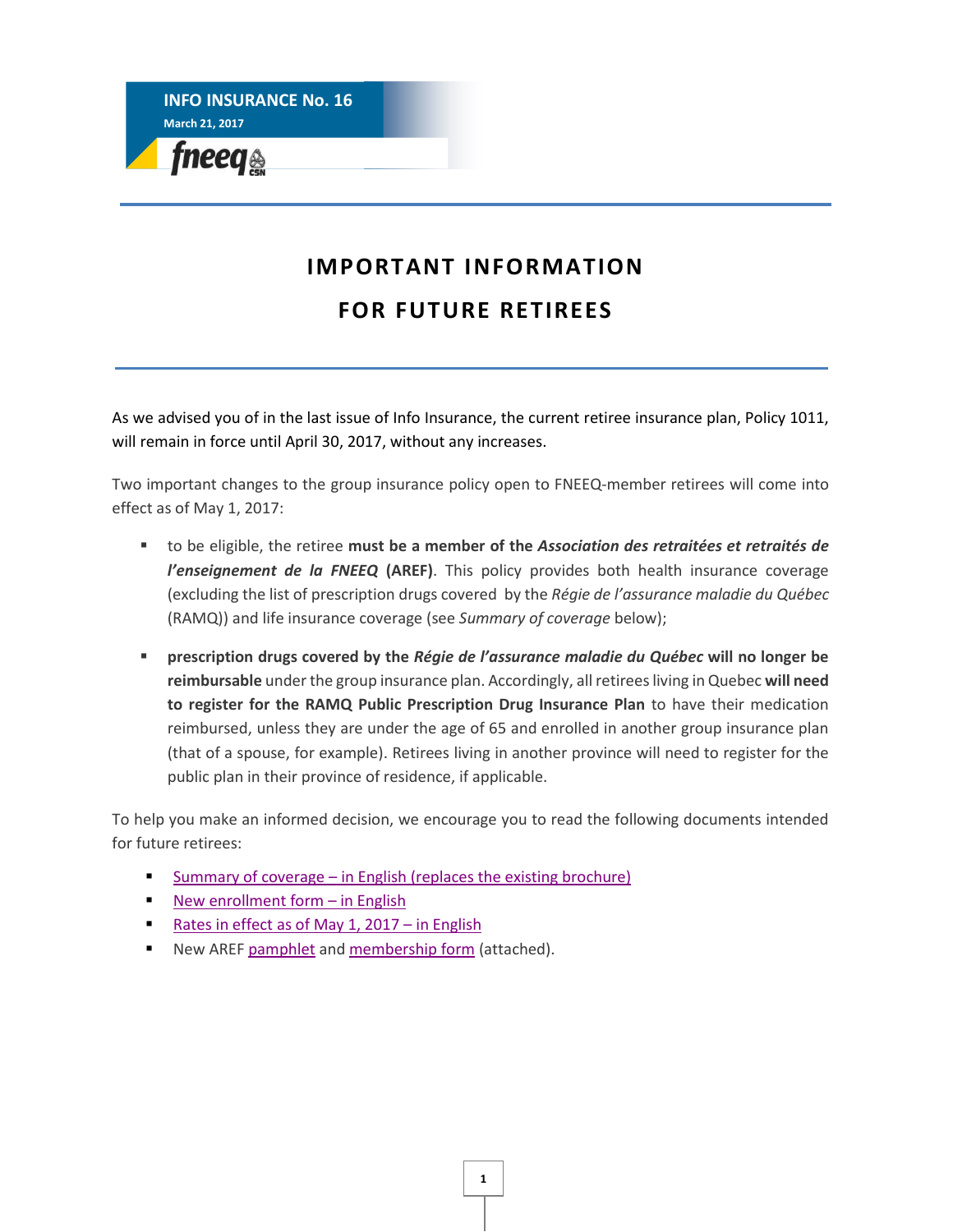

#### **In conclusion**

If you are retiring and **wish to enroll** in the new policy 1011 taking effect May 1, 2017, you must, **within the 30 days following your date of retirement**:

- **1 -** Complete the AREF membership form;
- **2 -** Complete the new enrollment form for Policy 1011;
- **3 -** Send both documents to the AREF at the address indicated on the forms.

If you are retiring and **do not wish to enroll** in the new Policy 1011 taking effect May 1, 2017, no action is required on your part.

#### **NOTE!**

If you wish to become a member of the AREF **without enrolling** in the new Policy 1011, we suggest you wait until **July 1, 2017,** to do so in order to avoid confusion. The AREF is in the midst of a major membership campaign for retirees seeking to enroll in the new Policy 1011.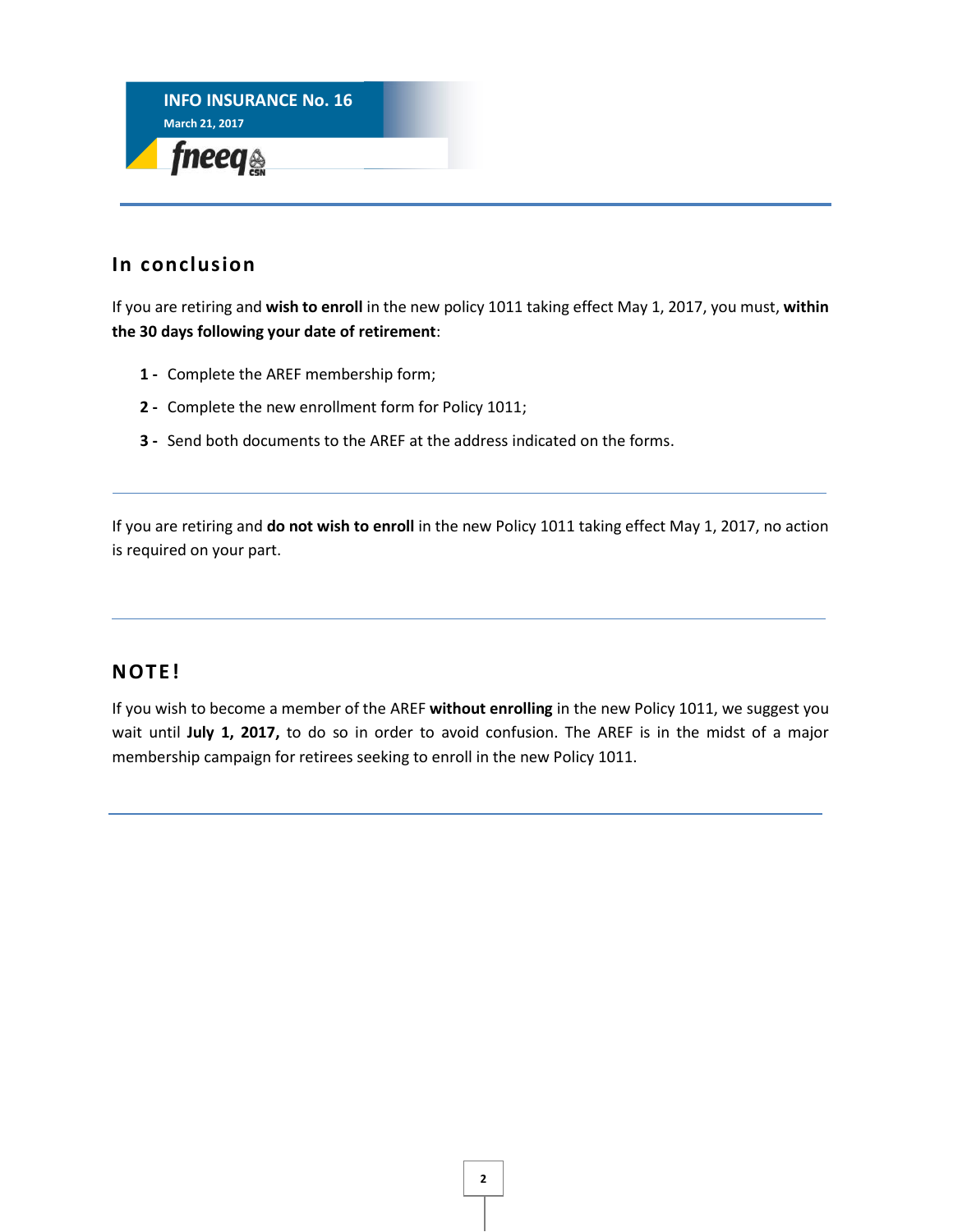## **AREF Objectives** AREF Objectives

unite retirees with common interests. unite retirees with common interests. Mission: In the spirit of solidarity, to Mission: In the spirit of solidarity, to

- interests of the association members interests of the association members **A.** Promote, defend and safeguard the A. Promote, defend and safeguard the as the policyholder of a group as the policyholder of a group insurance contract, including insurance contract, including disability insurance. disability insurance.
- cultural and social interests to social cultural and social interests to social **B.** Promote its members' economic, **B.** Promote its members' economic, and political decision-makers. and political decision-makers.
- **C.** Contribute to public discussions in C. Contribute to public discussions in collaboration with associations or and social, economic and cultural collaboration with associations or groups in the fields of education and social, economic and cultural groups in the fields of education development. development.
- organizations, programs and services<br>catering to the needs of retirees. organizations, programs and services catering to the needs of retirees. D. Develop, with the help of other **D.** Develop, with the help of other
- social, cultural or intellectual projects social, cultural or intellectual projects **E.** Contribute to individual or group **E.** Contribute to individual or group initiated across Quebec. initiated across Quebec.
- common interests, using appropriate common interests, using appropriate members of the Association, the members of the Association, the **F.** Inform and communicate with FNEEEQ and other groups with FNEEEQ and other groups with **F.** Inform and communicate with methods.



# Join<br>your association your association

Voice mail:<br>1 888 513-2494 **1 888 513-2494**

adhesion.aref@gmail.com **adhesion.aref@gmail.com** By email:

www.aref-neq.ca **www.aref-neq.ca** Our website: Our website:

**PO Box 34009**  PO Box 34009 **Secretariat Quebec QC G1G 6P2** By mail: **AREF**



# Welcome!

*retraitées et retraités*  retraitées et retraités *de l'enseignement*  de l'enseignement *Association des*  **Association des** de la FNEEQ *de la FNEEQ*



adhesion.aref@gmail.com adhesion.aref $\textcircled{g}$ mail.com www.aref-neq.ca www.aref-neq.ca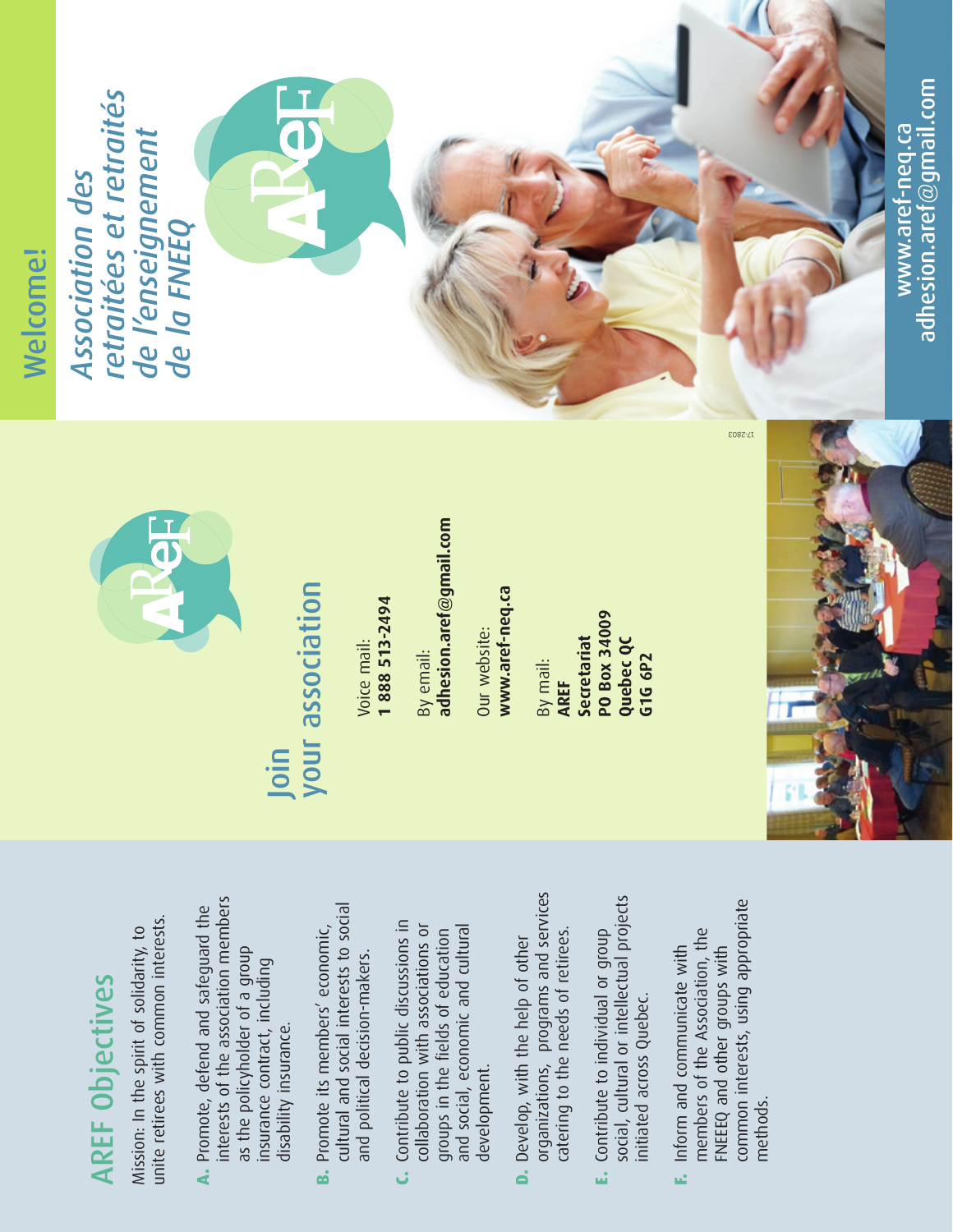

higher education institutions higher education institutions<br>affiliated to the FNEEQ. The AREF is an association The AREF is an association retirees who worked in affiliated to the FNEEQ. retirees who worked in made up primarily of made up primarily of

members' quality of life and protects their rights It aims to improve its<br>members' quality of life and protects their rights It aims to improve its and interests. and interests.



# Group insurance contract Group insurance contract

by the AREF Insurance Committee. by the AREF Insurance Committee. Available to AREF members and their dependents and managed Available to AREF members and their dependents and managed

## **Life insurance and**  Life insurance and

- **Extended coverage** Available to AREF members and their dependents
- Coverage for certain drugs Coverage for certain drugs<br>not covered by the RAMQ not covered by the RAMQ
- **Long-term Travel insurance**<br>(182 days) with coverage ● Long-term Travel insurance (182 days) with coverage of two million dollars of two million dollars
- 
- Trip Cancellation insurance<br>● Extended Care insurance<br>(including home care) (including home care)
- life insurance ● Life insurance

### associative benefits associative benefits The economic and The economic and of AREF

**Signifi cant reductions on**  Significant reductions on

**personal insurance:**<br>● An exclusive discount of<br>up to 29% on home, auto<br>and leisure vehicle insurance up to 29% on home, auto and leisure vehicle insurance

- (See the terms and conditions at **Other benefits**<br>● Financial contributions from AREF<br>to help fund social aid projects (See the terms and conditions at to help fund social aid projects www.aref-neq.ca) www.aref-neq.ca)
- A FREE subscription to AREF's A FREE subscription to AREF's newspaper
- Privileged access to the AREF Insurance ● Privileged access to the AREF Insurance Committee counselling services Committee counselling services

## At the Annual At the Annual

- 
- **General Meeting**<br>● The right to speak and vote<br>● The opportunity to be part of the decision making process and stand decision making process and stand for elected positions for elected positions
- Meet and exchange with members
- Meet and exchange with members<br>• Participation fees partially covered Participation fees partially covered by the AREF by the AREF

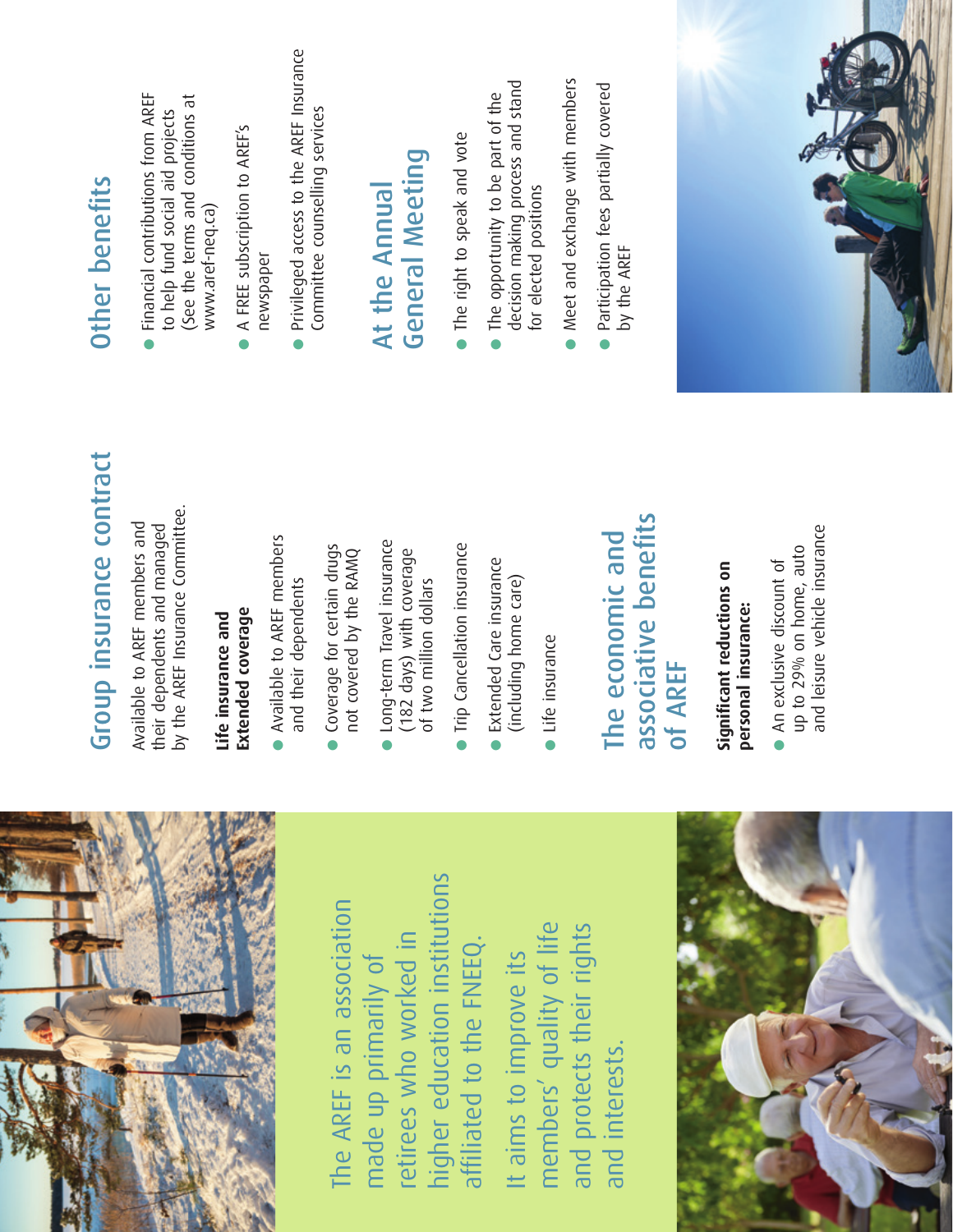

# **AREF Registration Form**

| PARTICIPANT   |                                                         |
|---------------|---------------------------------------------------------|
| Last name     | First name                                              |
| Address       |                                                         |
| Town/City     | Postal code                                             |
| Tel.          | Social Insurance Number (mandatory for Retraite Québec) |
| Email address |                                                         |